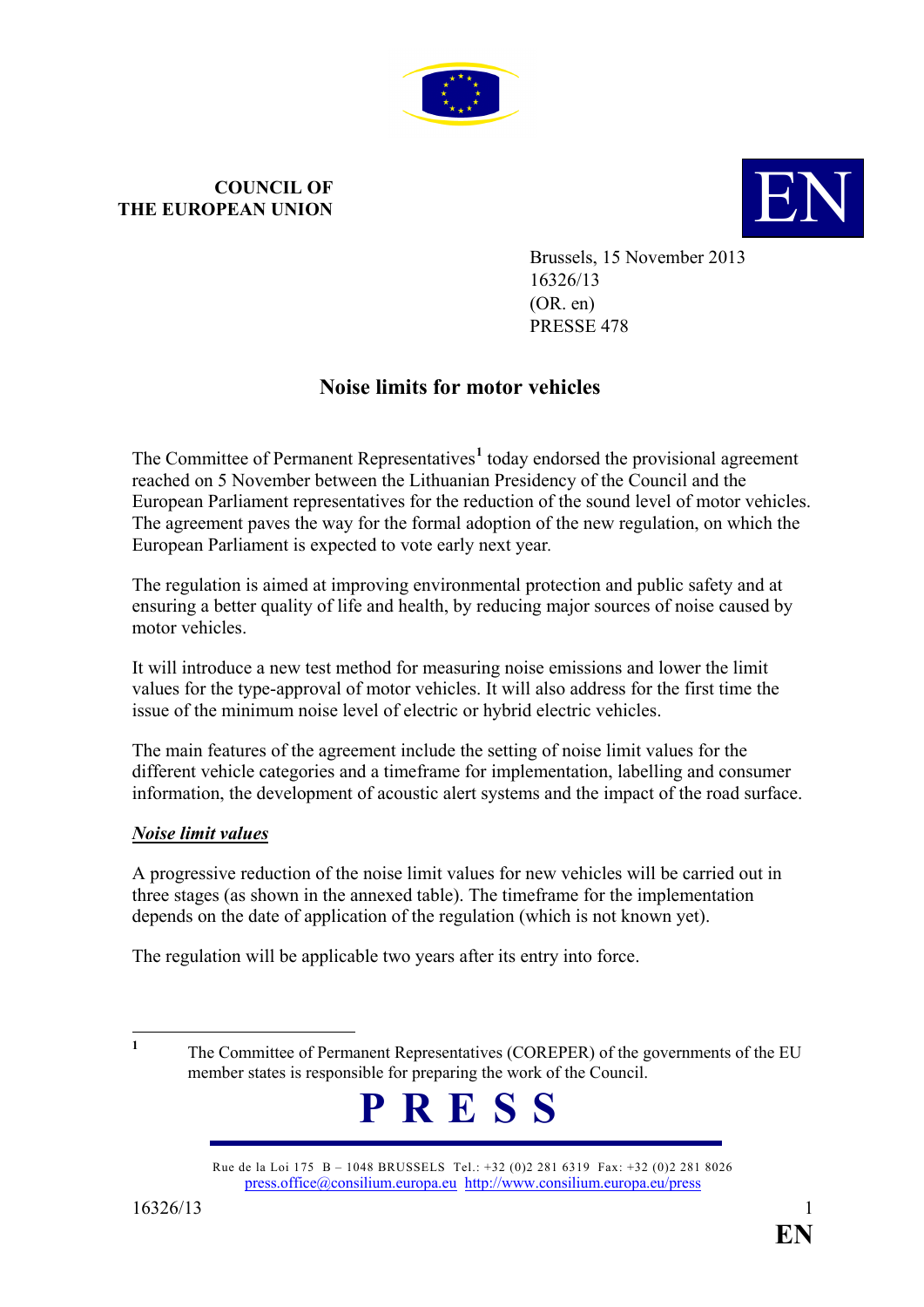### *Labelling and consumer information*

Under the agreement, manufacturers and distributors should display information on noise levels of vehicles at points of sale and in printed and electronic promotional material such as brochures, leaflets and catalogues. A similar label to the one currently used for information on CO2 emissions, fuel-consumption and tyre-noise should in future inform consumers about the sound emissions of a vehicle.

Furthermore, public authorities will have to encourage the use of quieter vehicles through information campaigns in order to reduce road traffic noise.

#### *Acoustic systems for electric vehicles*

The industry is developing acoustic systems to compensate for the lack of audible signals in electric and hybrid electric vehicles to increase awareness of road users and, in particular, of blind and visually impaired pedestrians and cyclists.

To this end, such vehicles will be equipped in the coming years with Acoustic Vehicle Alerting Systems (AVAS).

#### *Road surface quality*

Given that vehicle noise levels are partially dependent on the quality of the road infrastructure, research work will be carried out in order to assess the impact of the road surfaces in the levels of noise.

\* \* \*

*See also statement by the Lithuanian presidency:* [http://www.eu2013.lt/en/news/pressreleases/lithuanian-eu-council-presidency-completed](http://www.eu2013.lt/en/news/pressreleases/lithuanian-eu-council-presidency-completed-negotiations-on-regulation-stipulating-noise-limits-from-cars-)[negotiations-on-regulation-stipulating-noise-limits-from-cars-](http://www.eu2013.lt/en/news/pressreleases/lithuanian-eu-council-presidency-completed-negotiations-on-regulation-stipulating-noise-limits-from-cars-)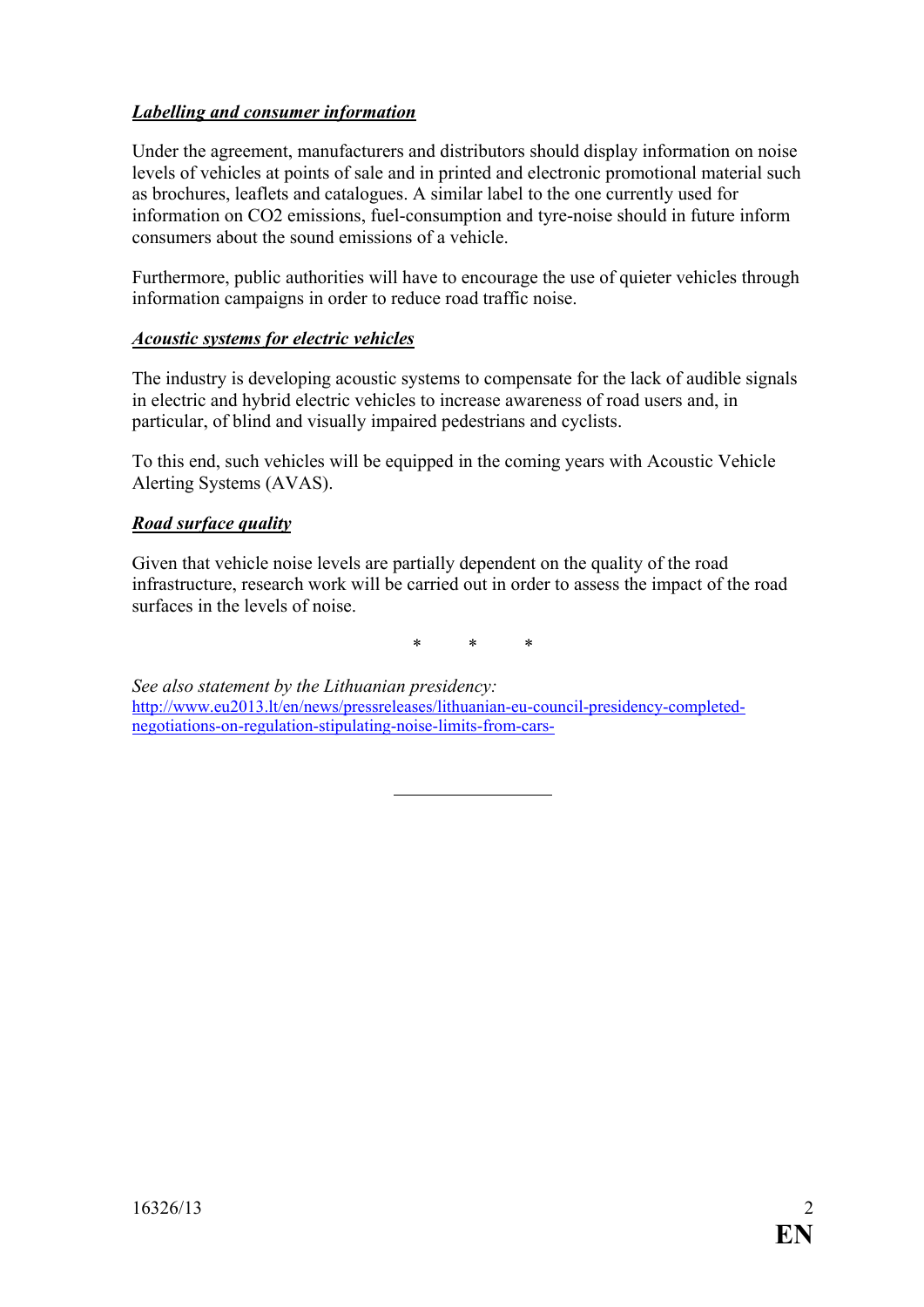## *Limit values*

| <b>Vehicle</b> | <b>Description of vehicle</b>                               | Limit values expressed in $dB(A)$                                                                          |                                                                                                                                 |                                                                                                                                                |
|----------------|-------------------------------------------------------------|------------------------------------------------------------------------------------------------------------|---------------------------------------------------------------------------------------------------------------------------------|------------------------------------------------------------------------------------------------------------------------------------------------|
| category       | category                                                    | [decibels $(A)$ ]                                                                                          |                                                                                                                                 |                                                                                                                                                |
|                |                                                             | Limit values<br>for Type-<br>approval of<br>new vehicle<br>types                                           | Limit values for<br>Type-approval of<br>new vehicle types /<br>new vehicles                                                     | Limit values<br>for Type-<br>approval of<br>new vehicle<br>types / new<br>vehicles                                                             |
|                |                                                             | Phase 1<br>applicable<br>from date of<br>application<br>specified in<br>Article $16(2)$<br>[after 2 years] | Phase 2 applicable<br>from $4/6$ years after<br>the date of<br>application<br>specified in Article<br>16(2)<br>[after 6/8years] | Phase 3<br>applicable<br>from $8/10$<br>years after the<br>date of<br>application<br>specified in<br>Article $16(2)$<br>[after 10/12<br>years] |
| M              | Vehicles used for the<br>carriage of passengers             |                                                                                                            |                                                                                                                                 |                                                                                                                                                |
| $M_1$          | power to mass ratio<br>$\leq$ 120 kW/1000kg                 | 72 <sup>1</sup>                                                                                            | 70 <sup>1</sup>                                                                                                                 | $68^{11}$                                                                                                                                      |
| $M_1$          | 120 Kw/1000kg < power to<br>mass ratio $\leq 160$ kW/1000kg | 73                                                                                                         | 71                                                                                                                              | 69                                                                                                                                             |
| $M_1$          | 160 Kw/1000kg < power to<br>mass ratio                      | 75                                                                                                         | 73                                                                                                                              | 71                                                                                                                                             |
|                | power to mass ratio $> 200$<br>Kw/1000kg                    |                                                                                                            |                                                                                                                                 |                                                                                                                                                |
| $M_1$          | number of seats $\leq$ 4                                    | 75                                                                                                         | 74                                                                                                                              | 72                                                                                                                                             |
|                | R point of driver seat $\leq 450$<br>mm from the ground     |                                                                                                            |                                                                                                                                 |                                                                                                                                                |

Under the agreement, the sound level would not exceed the following limits: